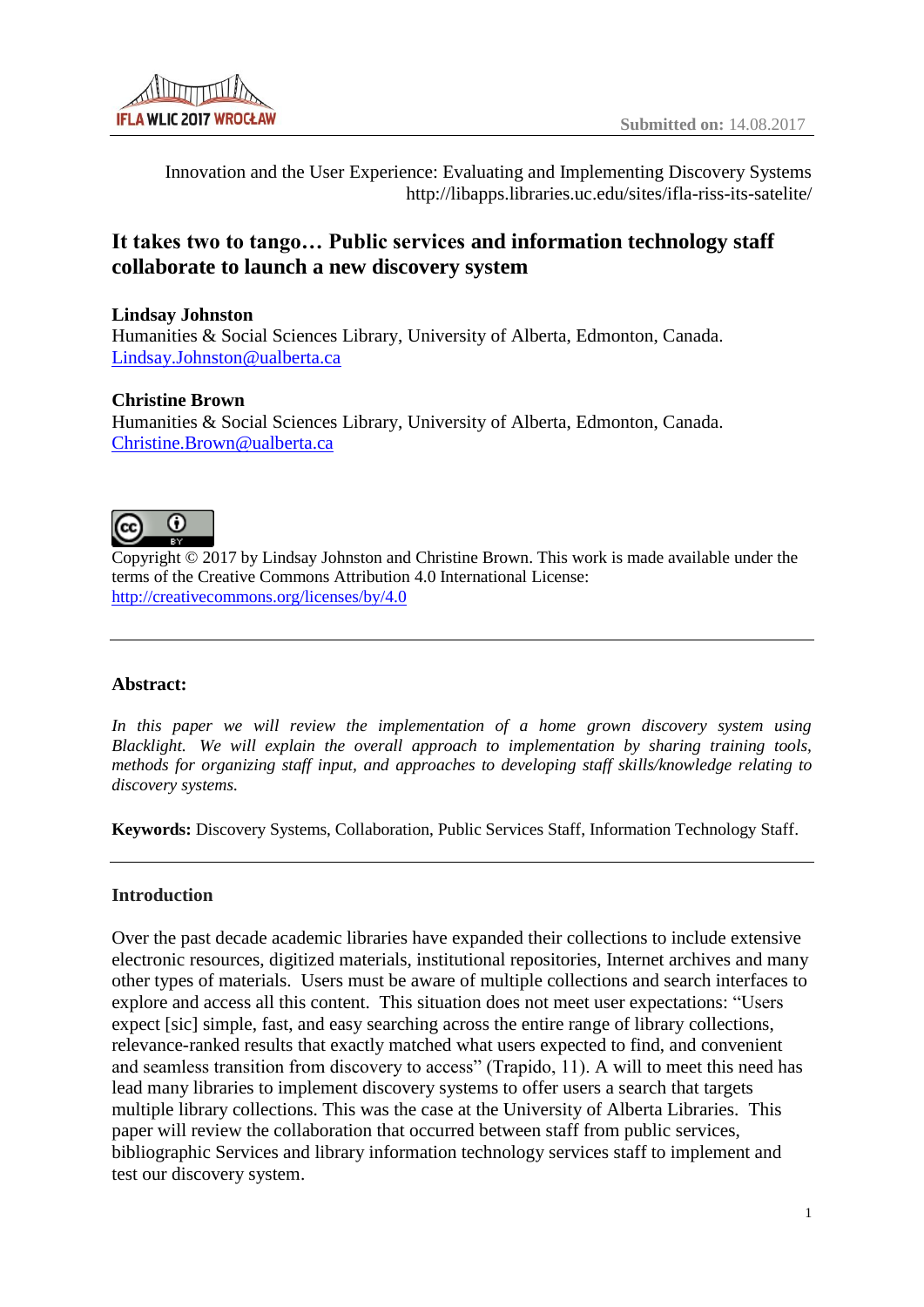Rather than purchasing a discovery system from a known vendor, The University of Alberta Libraries decided to develop their system in house. We used Blacklight, an open source code, to develop a system that we could customize and adapt to meet our needs. At this initial stage of development, our new Discovery System searches the contents of our Library Catalogue and over 260 article databases. It also highlights relevant journal titles and further databases for searching.

The decision to create an in-house system is not unique. To name a few, developers at organizations such as Cornell, Stanford, Columbia, and the Europeana collection have used Blacklight to implement their own discovery systems<sup>12</sup>. A small group from our information technology team worked diligently over several years to create our discovery system when it was time to launch, they recognized that involvement of staff working in public services was going to be essential to making sure the product worked well to meet student and faculty information needs. When you work with a vendor who provides your discovery system, there is ongoing give and take between yourselves as clients and expert users and the vendor as developer and service provider. If you decide to implement a home-grown discovery system, it is essential to build the opportunity for this type of give and take in the development and implementation of the system. It has to take place within the institution, between your own discovery system developers and expert users such as public service staff and cataloguers. Close collaboration at various stages in the design process was essential to the success of our Search. To do this we created a joint team called the "Discovery Testing & Training Team." The team worked together to test the system and develop an extensive training program for staff.

## **The Importance of Collaboration**

Why is collaboration important? Libraries are consistent collaborators. We build consortia that share collections, systems, chat reference services, and inter-library loan systems to name just a few ways we collaborate. It was soon into the implementation of our new system that we determined how important a collaboration between our reference staff and information technology staff was going to be to the success of this project. Implementation of a radical change to searching required input and assistance from those who would use the system and those who help others to use the system. A positive adoption of this system relied upon this collaboration.

Lunsford and Bruce (2001) describe the attributes of an effective collaboration as being "collaboratory-like." These attributes include:

• Shared inquiry. Reflecting its origins in scientific communities, the term collaboratory suggests that participants share not just common goals (say, a party) but a common set of problems or issues - ones that interest them and that they are working together to study more deeply and perhaps to solve.

• Intentionality. Although people regularly work together under many circumstances, a collaboratory (as perhaps, collaboration) tends to be recognized by its participants as a joint venture; there is a shared consciousness of the site's status as a mutual project. This awareness can cause it to become a generative space in which each participant

 $\overline{a}$ 

<sup>1</sup> http://projectblacklight.org/#examples

<sup>2</sup> https://github.com/projectblacklight/blacklight/wiki/Examples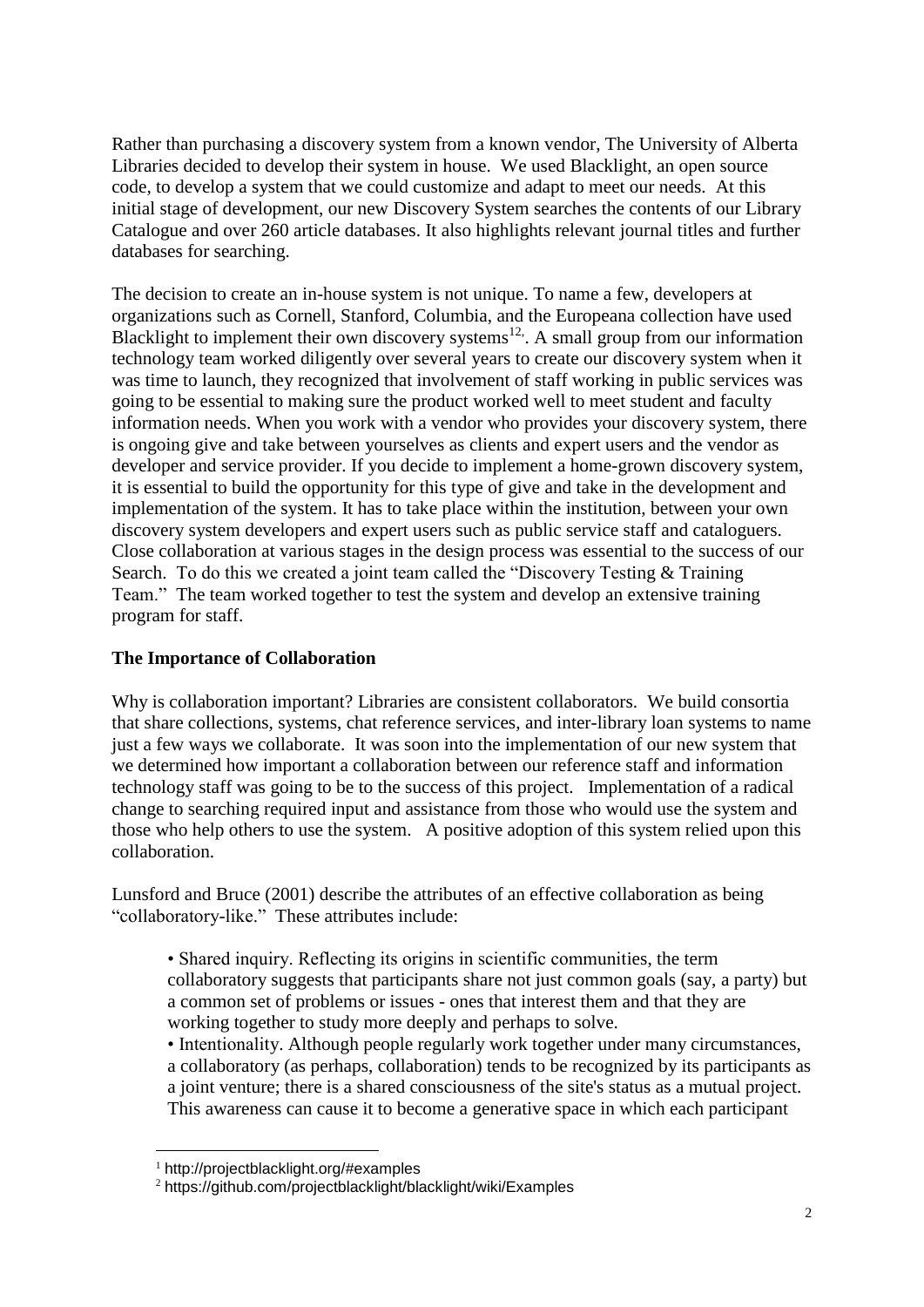appears to gain as much or more than they give. Thus, there is a "tipping point" (Gladwell, 2000), which leads to the critical mass awareness needed before a collective site is perceived by its members as a collaboratory.

• Active participation and contribution. A collaboratory exists to the extent that its members use and, more important, add to its resources. Members also continually negotiate with one another over their projects. Often, a collaboratory will contain member profiles to enable further communication and to identify common interests. • Access to shared resources. A collaboratory provides the unique information (data, links, research findings) and tools needed by its participants.

• Technologies. Collaboratories involve technologies, whether they are scientific instruments shared by far- flung communities, the unique symbol systems used among participants, or the information technologies needed to communicate. A collaboratory is usually Web based.

• Boundary-crossings. Collaboratories bridge gaps and distances of (a) geography, by providing international access through the Internet; (b) time, by supplying both synchronous and asynchronous communication technologies; (c) institutions, by allowing groups access to tools and materials of common interest; and (d) disciplines, by enabling the participants to decide what resources are most relevant to a topic, without regard to traditional understandings of what constitutes a particular discipline. (55)

These characteristics were also identified by Ponti (2008) as a foundation upon which to create an LIS collaboratory to bridge the gap between research and practice. We have found that they work not only between research and practice but also between two distinct areas of practice. These characteristics describe effectively the process we undertook to collaborate on our project and can be used as the foundation of future collaboration.

#### **Getting Started on a new Discovery Search**

Without optimism, there would be no new development. We optimistically thought the new system would be ready to launch in August 2015. Unfortunately, it wasn't. There had not been enough usability testing. Late August was bad timing for a change as well, and user feedback was not positive. The predicted launch was changed to January 2016, then, ultimately, to the ideal time of May 2016. Eight more months gave our developers time to improve the system, and a spring launch gave both library staff and the academic community time to experiment with the new system before the start of the 2016 fall term. The eight extra months of development time included the establishment of our Discovery Testing and Training Team (DTTT), a sub-committee of the Libraries' Web Architecture Team. DTTT included the Discovery Services Librarian, and representatives from cataloguing and public services staff from a number of our branch libraries.

The team had a shared goal of working together to improve the functionality of the system. They each shared common and different understandings of what features worked well and what needed more attention. Intentionally gathered to work together, this group gave us an important communication channel and expert feedback loop, which led to significant improvements in the new discovery system. These included a range from fundamental improvements, such as relevance and precision improvements, as well as a renewed focus on the details of the user interface. All of these improvements were developed by the large team or subgroups of the team that shared knowledge and used technology to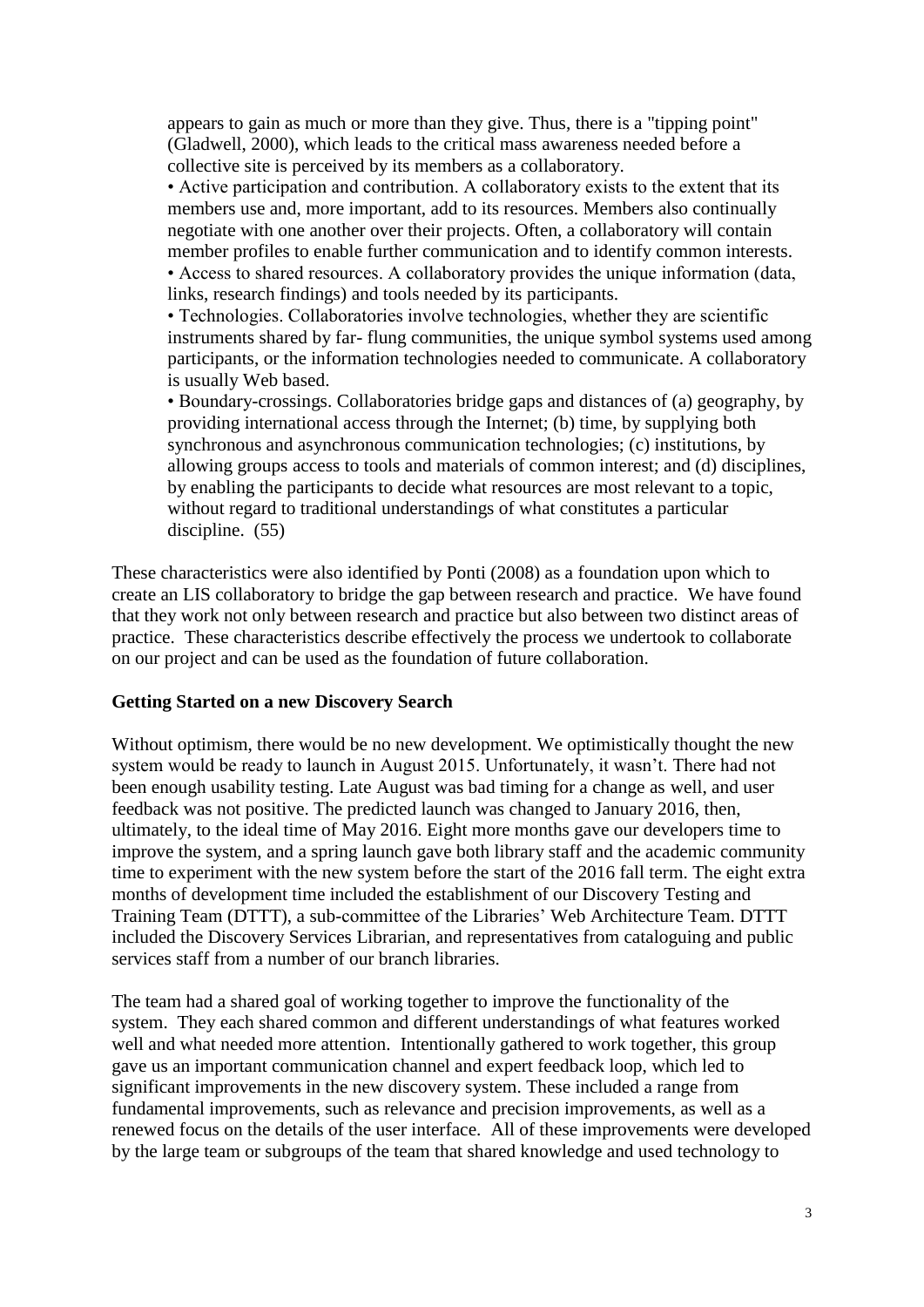effectively gather and test user feedback. The end result was not only an improved discovery system, but enhanced knowledge transfer between several distinct areas of practice.

### **How the Discovery Testing & Training Team Worked**

The Discovery Service Librarian (Sam) and developers used Github as their source for Blacklight code, communication with other Blacklight users, and to manage the development project. Sam gave all members of DTTT access to the library's Discovery channel in Github. Committee members used Github to present questions and concerns, so that the development team could communicate with each other and DTTT members simultaneously. Introducing this level of transparency to the project led to a better understanding of the challenges facing the development team by the DTTT members, and more broadly across the library system.

With a direct line to the development team, DTTT members could present their concerns with examples and ask questions. This give and take sometimes involved a two-way conversations, and sometimes morphed into a fulsome discussion involving developers, cataloguing, and public services staff members. All UAL staff are able to see the Github conversations. The Discovery Services Librarian categorized these conversations in order to accurately prioritize and track issues for effective project management. Categories include: bug; enhancement; high priority; for discussion; investigating; usability, etc. At present, there are 145 open issues and 895 closed issues in the Github Discovery channel, so all staff can see the progress on solutions to issues and priorities of the project.

Access to the project planning app improved ongoing communication. We also held periodic DTTT meetings starting in September 2015 where Sam reported on progress. Team members provided their input on project priorities, and made recommendations on user interface design, naming of search limiters, and search functionality. We formed a sub-committee to focus on the development of staff training materials. Staff training is a fundamental aspect of rolling out any new type of discovery system, including a home-grown one.

Upon reflection after the initial unsuccessful launch, we recognized our failure to build in time for training. Library staff work in an environment of constant technological change. We cannot allow ourselves to become complacent, and expect all changes to be organically absorbed. *Intentionality* and *active participation and contribution* are fundamental elements from the collaboratory framework (Ponti 2008; Lunsford and Bruce 2001) as applied to knowledge sharing and staff training. Staff must be engaged, informed, and empowered to understand the reasons for change, learn and incorporate new skills and knowledge into their daily and strategic work, and contribute to working with the library community on using new systems. As Trapido emphasizes, "whatever the scope of the library discovery layer is, it needs to be communicated to the user with maximum clarity" (22). Regrouping in 2015 gave us time to develop a training program for all staff. Sam wrote extensive notes explaining the reasons for moving to a new discovery system and how it works under the hood. We incorporated his explanations into the training presentation that we gave to all library staff. For example, we explained:

"Early databases were primarily based on either a standard or extended boolean model, and as a result, these were the models library workers were first exposed to, and that library schools continue to teach. Boolean logic is a binary system: values can be either T(rue) or F(alse). So, documents can either match or non-match a query.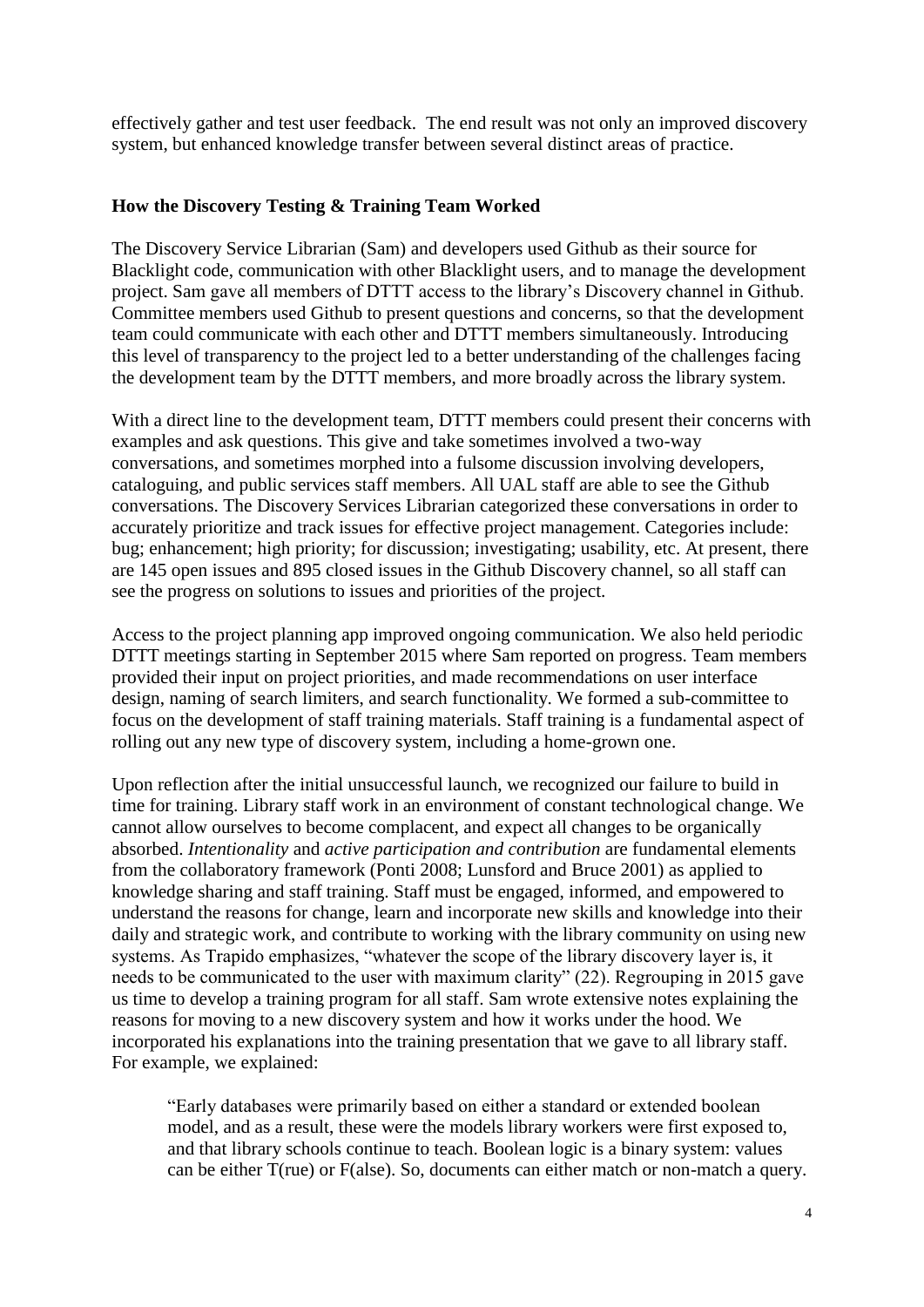If a searcher suspects that a result set is incomplete, or that it contains false positives (bad hits), the solution is to refine the search in order to manipulate the result set so that it will match more or fewer documents. The underlying assumption here is that searchers are looking for everything in a database that matches their queries, and nothing that doesn't. When databases were metadata-only, and of a manageable size, this assumption was a valid one. With full-text databases of enormous size, this understanding of the function of the search is no longer valid. The new discovery tool represents a change from Boolean to an algebraic system."

So, Why does the new search work differently? The search engine doesn't use boolean logic. The new library search engine uses the Apache Solr indexer, which uses the algebraic model (to be precise, Solr uses the *vector-space model*). Here's how the Solr documentation describes the vector-space model: "In general, the idea behind the VSM is: *the more times a query term appears in a document relative to the number of times the term appears in all the documents in the collection, the more relevant that document is to the query.*" In light of this new model -- Instead of long queries, create shorter, simpler searches with fewer search terms, then use the filters to narrow down your search..."<sup>3</sup>

In our demonstrations to staff we even included a video of Yoda instructing "You must *unlearn* what you have learned." While we intellectually understood that this was a big change for library staff and library users, we didn't realize the enormity of the adjustment we were asking from expert staff. It took us years to collectively become experts in boolean searching, and we need to give ourselves time to become experts with the new system. Mugila and Namei address the same topic in their 2016 study:

"Un-learning: Librarians have an arsenal of strategies for searching for information. Yet, in the discovery system environment, many of these strategies can get in the way, leading to time wasted at best and failed searches at worst. Discovery was designed, in large part, for novices to be successful, but many librarians continue to rely on prediscovery search strategies, providing more information than the system needs to return relevant results. Some un-learning of once essential approaches is necessary in order for librarians to become more effective in using these new search tools." (9)

When you work with a vendor, the company provides useful handouts, videos, and sometimes in-person training sessions for staff. When developing a home-grown system, all accompanying materials must be developed in-house. Our training materials include an [FAQ,](https://docs.google.com/a/ualberta.ca/document/d/1PB_3VkHKAGyRVhF8mcuobJrz0WCsDdQh0f8sq0SNCF8/edit?usp=sharing) [Training Outline,](https://docs.google.com/a/ualberta.ca/document/d/1PWm00wtmaDN5nwmX4cLMiM7bgQsn00qBWyszwSC25oE/edit?usp=sharing) and worksheets with answers<sup>45</sup>, a [Search Guide](http://guides.library.ualberta.ca/search)<sup>6</sup> and [Tutorial](https://www.library.ualberta.ca/tutorials/search) for staff and users. Written explanations of various aspects of the search system can be accessed via the links above. Developing presentations and other materials by committee can be a dicey prospect. The existence of all of our training materials are the product of successful teamwork and significant effort by all members of the training team and colleagues who

<sup>4</sup> Discovery System "Rap Sheet" for new staff

 $\overline{a}$ <sup>3</sup> Sam Popowich and the UAlberta Libraries Discovery Testing and Training Team, 2015.

<https://drive.google.com/a/ualberta.ca/file/d/0B6SaZY2g97H-eHp4WkRzTVdGN28/view?usp=sharing>  $\frac{5}{3}$  Search examples with possible answers (first, staff were only given the questions for practice) [https://docs.google.com/a/ualberta.ca/document/d/1gj9GEr9LJJqoCfQgkgDwFanw1O7eo-](https://docs.google.com/a/ualberta.ca/document/d/1gj9GEr9LJJqoCfQgkgDwFanw1O7eo-OqdeXyzxdnBi0/edit?usp=sharing)**OgdeXvzxdnBi** 

 $6$  Many thanks to colleagues at Stanford who gave us permission to use their SearchWorks guide<https://library.stanford.edu/guides/searchworks-basics-searching-library-catalog> as the basis for our Search guide.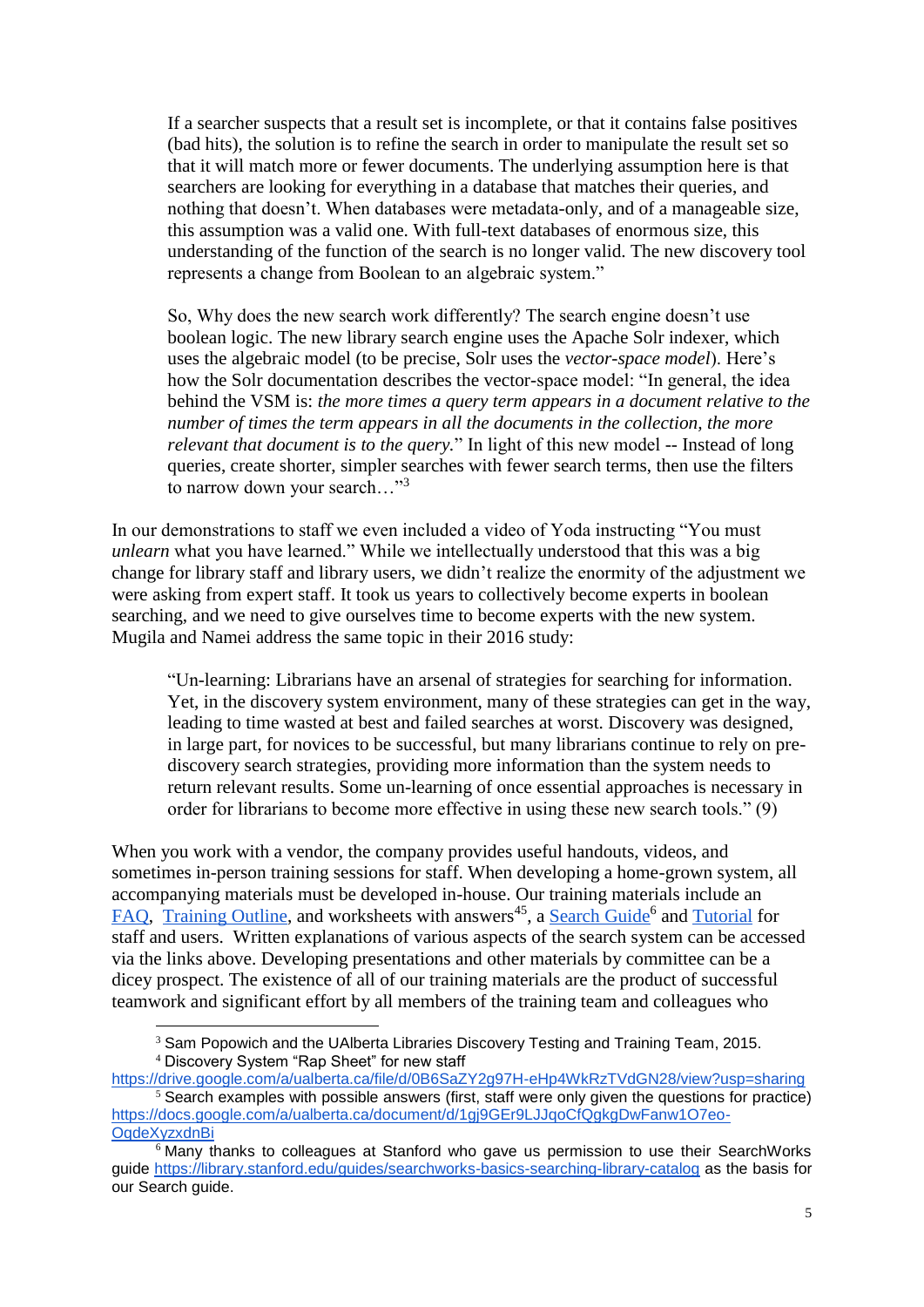contributed design and tutorial development expertise. All of these materials require an investment of time for constant updating and maintenance.

Training for new staff and training updates for all staff are part of our ongoing commitment to the success of this project. Our IT colleagues have just started on the development path. The new system has great potential to expand. In addition to the library catalogue and databases, the discovery layer could also search and present results from other important content management systems such as our institutional repository, web archive as well as digitized content. When updates happen, staff will be involved through feedback and training so that users will be well-informed and equipped to search successfully.

The next big undertaking of the Discovery Testing & Training Team will be *shared inquiry* in the form of usability studies with library users. A sub-committee has started by investigating appropriate methods, and will work with colleagues from across the library system on usability testing in the coming year. Gathering feedback from students and researchers will give our developers the information they need to identify and prioritize ongoing system refinements and future directions.

Collaboration among the Information Technology, Public Services and Cataloguing staff has made the Discovery Search project a success. The staff involved have had many opportunities to bridge gaps in understanding and knowledge transfer that benefit not only our new search but each individual's professional growth. Individuals have come to know each other better professionally and personally. This has great implications for future projects and for the ongoing improvements to our discovery search.

## **References**

Lunsford, K. L. & Bertram C., B. (2001). Collaboratories: Working Together on the Web. *Journal Of Adolescent & Adult Literacy*, (1), 52. http://ila.onlinelibrary.wiley.com/hub/journal/10.1002/(ISSN)1936-2706/

Muglia, C & Namei, E. S.(2017) Academic Libraries, Filtering, and the "Tyranny of Choice." presented at At The Helm: Leading Transformation, Baltimore, Maryland, 2017, Baltimore, Maryland: Association of College & Research Libraries. http://www.ala.org/acrl/sites/ala.org.acrl/files/content/conferences/confsandpreconfs/2017/Ac ademicLibrariesFilteringandtheTyrannyofChoice.pdf

Ponti, M. (2008). A LIS collaboratory to bridge the research-practice gap. *Library Management*, *29*(4/5), 265. doi:10.1108/01435120810869066

Trapido, I. (2016). Library Discovery Products: Discovering User Expectations through Failure Analysis. *Information Technology & Libraries*, *35*(3), 9-26. doi:10.6017/ital.v35i2.9190